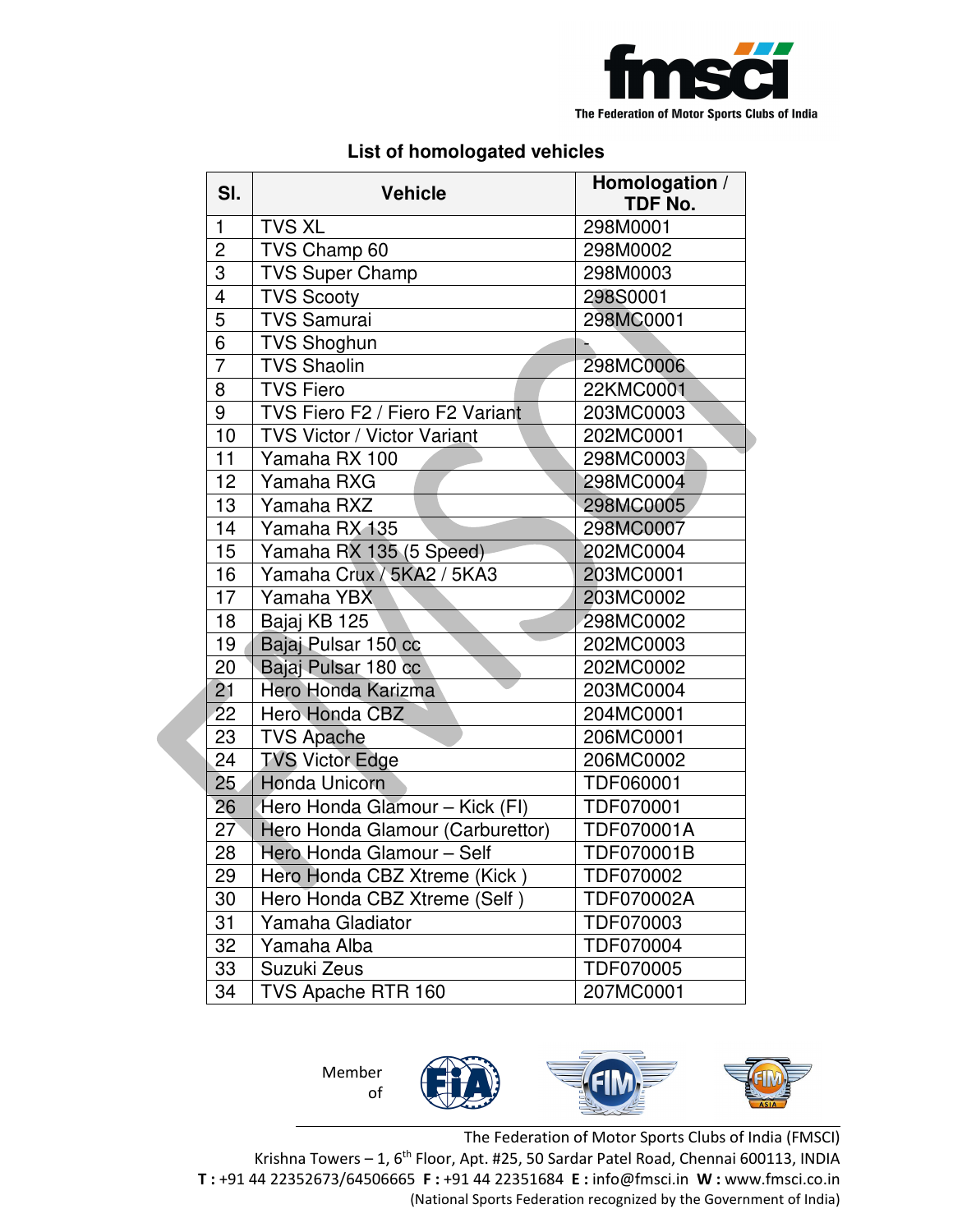

|    | TVS Victor Edge variant - alloy         |                  |
|----|-----------------------------------------|------------------|
| 35 | wheel/front disc brake                  | 207MC0002        |
| 36 | Honda Shine                             | 208MC0001        |
| 37 | <b>Honda Stunner</b>                    | 208MC0002        |
| 38 | Yamaha R 15                             | <b>TDF100001</b> |
| 39 | <b>Honda Twister</b>                    | 210MC001         |
| 40 | Honda CBR 250                           | 211MC0001        |
| 41 | Honda CBR 150                           | 212MC001         |
| 42 | Yamaha R 15 - V2                        | TDF212MC002      |
| 43 | TVS Apache RTR 180                      | 212MC003         |
| 44 | KTM 200 Duke                            | 212MC004         |
| 45 | <b>TVS Phoenix</b>                      | 213MC001         |
| 46 | KTM 390 Duke                            | 213MC002         |
| 47 | Hero Impulse                            | <b>TDF1401</b>   |
| 48 | Hero Karizma ZMR                        | <b>TDF1402</b>   |
| 49 | Hero Karizma R                          | <b>TDF1403</b>   |
| 50 | Yamaha R15 2015                         | <b>TDF1501</b>   |
| 51 | <b>TVS Wego</b>                         | 215MC01          |
| 52 | <b>CYGNUS YAMAHA RAY ZR- DISC BRAKE</b> | <b>TDF1607</b>   |
| 53 | <b>CYGNUS YAMAHA RAY</b>                | <b>TDF1606</b>   |
| 54 | <b>CYGNUS YAMAHA ALPHA</b>              | <b>TDF1605</b>   |
| 55 | CYGNUS YAMAHA ALPHA- DISC BRAKE         | <b>TDF1604</b>   |
| 56 | <b>CYGNUS YAMAHA RAY ZR</b>             | <b>TDF1603</b>   |
| 57 | <b>CYGNUS YAMAHA RAY Z</b>              | <b>TDF1602</b>   |
| 58 | <b>FASCINO YAMAHA</b>                   | <b>TDF1601</b>   |
| 59 | <b>Royal Enfield Bullet</b>             | <b>TDF1614</b>   |
| 60 | ROYAL ENFIELD CLASSIC 350 CC            | <b>TDF1613</b>   |
| 61 | ROYAL ENFIELD - ELECTRA 350CC           | <b>TDF1612</b>   |
| 62 | ROYAL ENFIELD - THUNDERBIRD 350CC       | <b>TDF1611</b>   |
| 63 | Royal Enfield BULLET STANDARD 500cc     | <b>TDF1610</b>   |
| 64 | ROYAL ENFIELD CLASSIC 500 CC            | <b>TDF1609</b>   |
| 65 | ROYAL ENFIELD - Thunder bird 500CC      | <b>TDF1608</b>   |
| 66 | Royal Enfield - Continental GT          | 216MC02          |
| 67 | Royal Enfield - Himalayan               | 216MC01          |
| 68 | Yamaha R15S                             | <b>TDF1701</b>   |
| 69 | Yamaha R3                               | 217MC01          |
| 70 | <b>KTM RC 200</b>                       |                  |
| 71 | KTM RC 390                              |                  |

Member of



The Federation of Motor Sports Clubs of India (FMSCI) Krishna Towers - 1, 6<sup>th</sup> Floor, Apt. #25, 50 Sardar Patel Road, Chennai 600113, INDIA **T :** +91 44 22352673/64506665 **F :** +91 44 22351684 **E :** info@fmsci.in **W :** www.fmsci.co.in (National Sports Federation recognized by the Government of India)